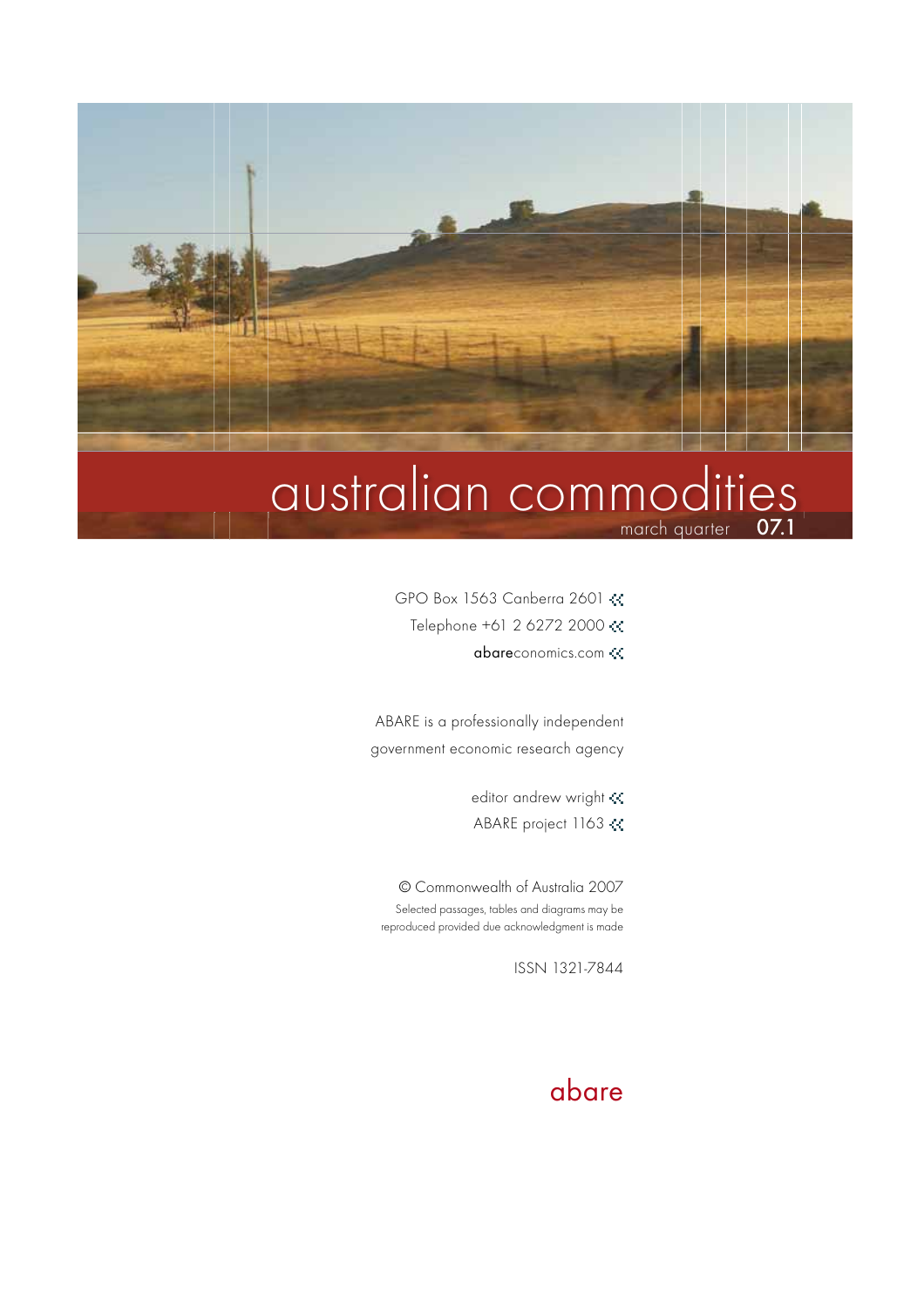

# global trade liberalisation

### opportunities for Australian farmers

> roneel nair, q.t. tran, caroline gunning-trant, roslyn wood and don gunasekera

- » Global merchandise trade liberalisation would be expected to generate substantial benefits for the international community, including Australia. Two illustrative merchandise trade reform scenarios, analysed here, provide broad insights into the probable changes in agricultural trade.
- » Global merchandise trade liberalisation would boost Australia's agricultural exports by an estimated US\$9 billion (in 2006 dollars) in 2020, relative to what would otherwise be the case (the 'reference case'). There would also be considerable global benefits, with world agricultural trade estimated to expand by more than US\$286 billion in 2020, relative to the reference case.
- » Much of the expansion in Australia's agricultural exports occurs in the dairy, beef, sugar and wheat industries. Australian dairy product exports are estimated to increase in value by 39 per cent and beef exports by 34 per cent in 2020, relative to the reference case.
- » If bound merchandise tariffs and subsidies were cut by 50 per cent rather than eliminated, then estimated agricultural exports in 2020, relative to the reference case, would rise by less than half of the estimated gains under the global merchandise trade liberalisation scenario.

#### introduction

A successful outcome in the Doha Round of multilateral trade negotiations under the World Trade Organisation (WTO) would stimulate the growth of new markets created by evolving consumption patterns internationally, particularly in rapidly growing developing countries. For many of these countries, accelerating consumer demand for agricultural products will be met through international trade because the resources required to produce goods domestically are not always located in areas where markets are expanding, and where consumption is growing at a faster pace than domestic



fig A GDP growth rates

**australian commodities**  $>$  vol. 14 no. 1  $>$  march quarter 2007 157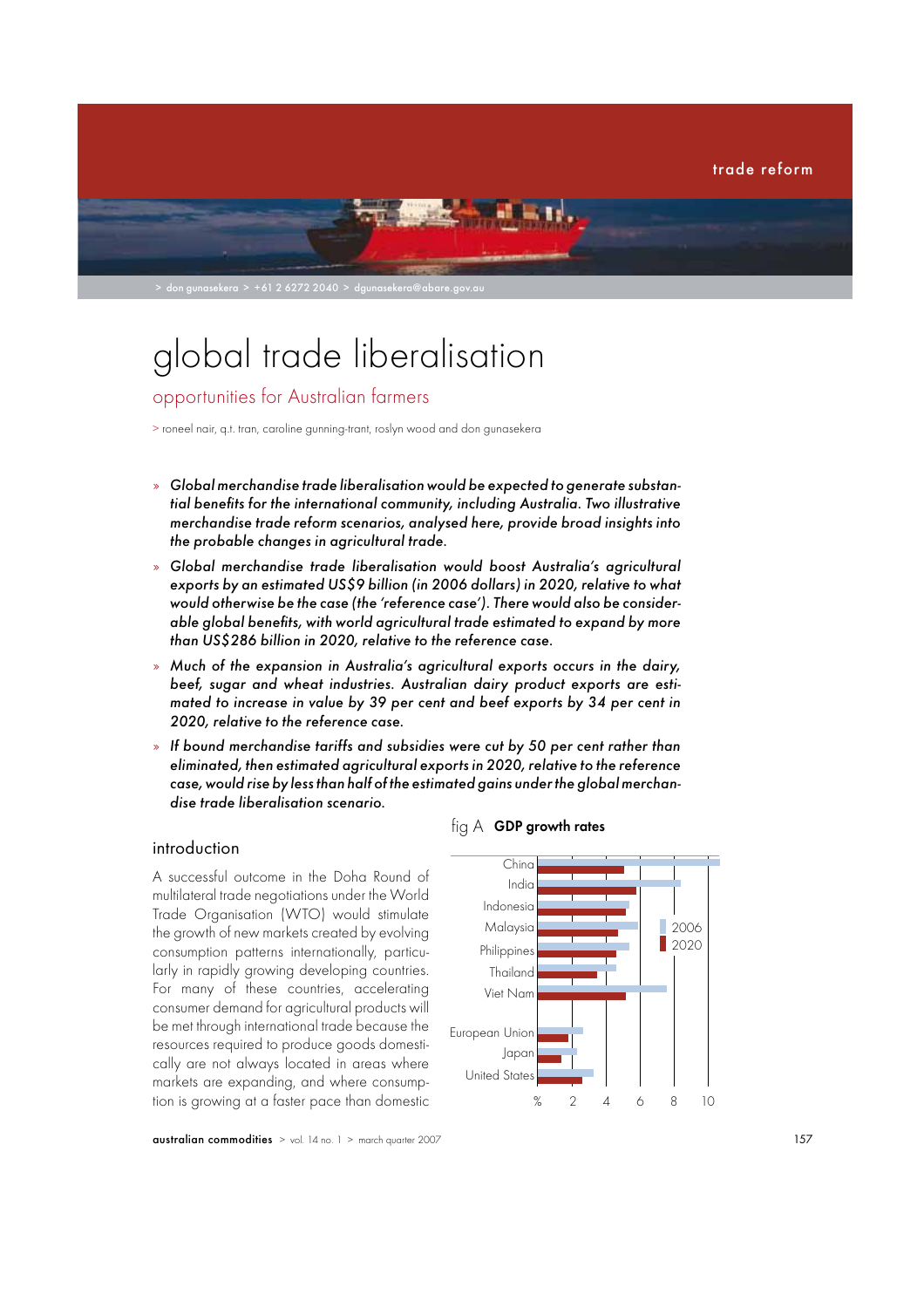production. Australian farmers are well placed to secure access to many of these markets, especially those in developing countries where income and population growth translate into increased purchasing power.

In China and India, the world's most populous countries, rates of economic growth in 2006 were 11 per cent and 8 per cent respectively. By 2020, GDP growth rates are projected to be 5 per cent in China and 6 per cent in India (figure A). One recent trend that deserves emphasis is the robust economic performance of prominent south east Asian countries: the resurgence of Indonesia, Malaysia, the Philippines and Thailand, and the emergence of Viet Nam, as it integrates into the world economy.

In addition to economic growth, rapid urbanisation in developing countries — associated with sustained, broadly based economic growth — will expand demand for livestock

> products, horticultural products and processed food. Between 1990 and 2020, developing countries' share of the global urban population is projected to rise appreciably. For example, China's share of the global urban population is projected to expand from 14 per cent in 1990 to 18 per cent in 2020; for India it is projected to increase from 9 per cent in 1990 to 11 per cent in 2020. Together, the Association of South East Asian Nations (ASEAN) region and Africa are also likely to account for a rising share of the global urban population, albeit from a lower base compared with China and India (figure B). The anticipated expansion in world food consumption, as urban populations in developing countries diversify their diets, will require a sizable shift in global trading patterns.

> Future growth in Australian agricultural exports, however, depends not only on changes in world population and income but also on the multilateral trade rules that countries agree to follow. In an increasingly competitive global market, Australian farmers rely on the existence of a more open, rules based international trading system. A large proportion of Australian agricultural production is exported, and prices received for these products are closely linked to world prices that are often distorted by agricultural protectionism and subsidisation in key countries.

> The potential benefits of freer agricultural trade motivated WTO member countries to initiate the Doha Round of trade negotiations and to revise and expand the trade rules that were established in the Uruguay Round. The will to achieve open markets has not waned, despite the suspension of the negotiations in July 2006. It is important that the Doha Round outcome offers the prospect for greatly expanded trade, and opportunities for Australian agriculture to position itself to benefit from major changes in the world economy in coming decades.



## $\overline{\text{figB}}$  share of global urban<br>population

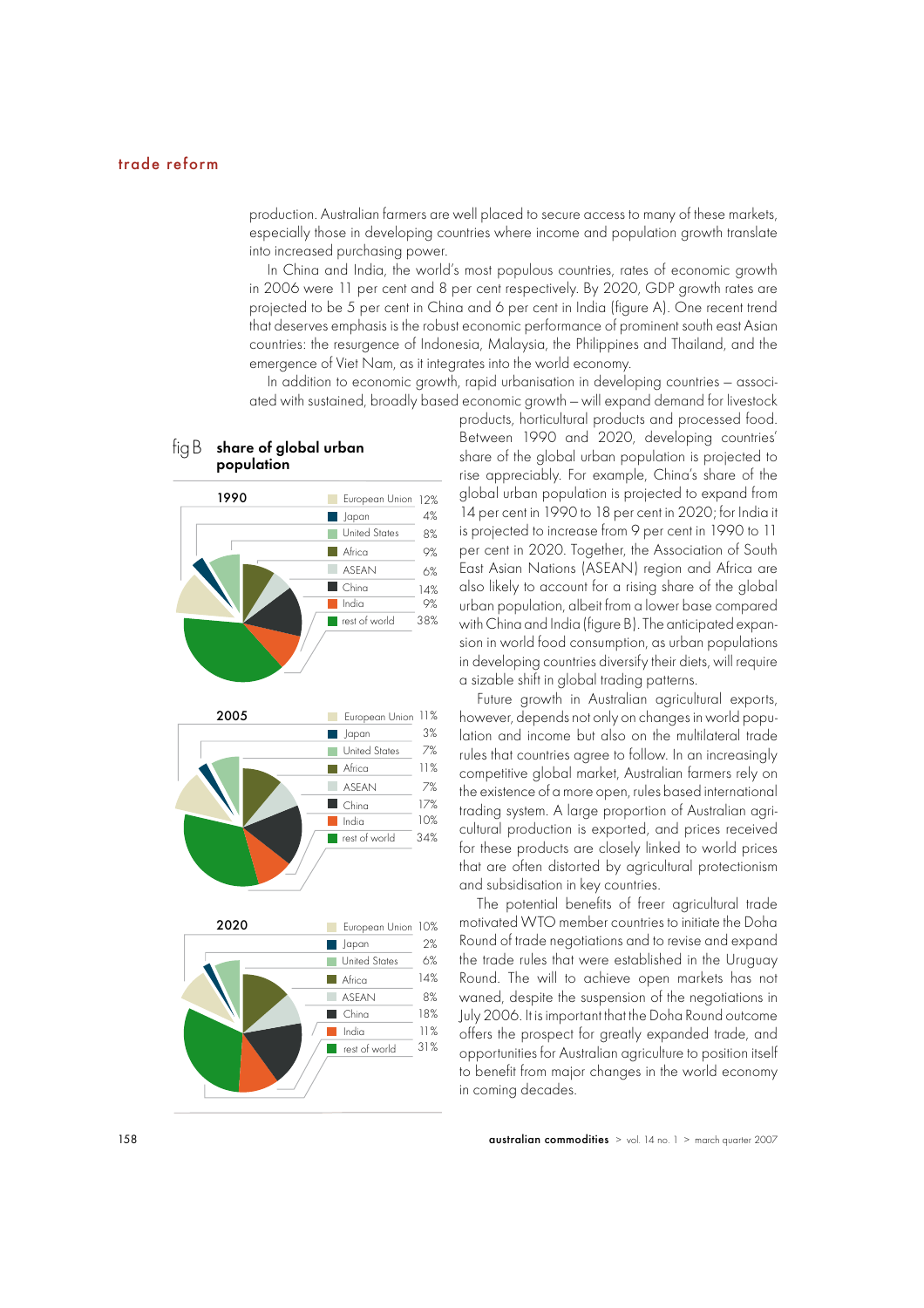#### box 1 commodity programs in the 2007 US farm bill

On 31 January the US Department of Agriculture (2007) announced its 2007 farm bill proposals. The proposals largely correspond to 2002 farm bill titles. The proposed commodity programs (title 1) include:

#### proposed commodity program ABARE analysis

changes to marketing loan rates<br>New loan rates based on the crop's the House of Representatives approved version of the 2002 farm bill.

New loan rates based on the crop's Loan rates in the proposal have been determined under the average market price over five years assumption that prices for grain and oilseeds are expected average market price over five years assumption that prices for grain and oilseeds are expected<br>(excluding high and low years), with to remain at high levels. Given this, it is anticipated that (excluding high and low years), with to remain at high levels. Given this, it is anticipated that<br>maximum loan rates as established in the marketing loan payments would be lower over the marketing loan payments would be lower over the<br>short to medium term.

#### new countercyclical payments for program crops

| Replacing countercyclical payments<br>based on price with countercyclical<br>payments based on revenue. | The proposed countercyclical payments program would<br>remain linked to crop prices, but the link is now weaker.<br>On the basis of current price projections, spending under the<br>new program is likely to decrease over the short to medium<br>term.                                                                                                                                                                                                               |
|---------------------------------------------------------------------------------------------------------|------------------------------------------------------------------------------------------------------------------------------------------------------------------------------------------------------------------------------------------------------------------------------------------------------------------------------------------------------------------------------------------------------------------------------------------------------------------------|
| additional income support<br>Increasing direct payments by \$5.5<br>billion over ten years.             | The direct payment rate for upland cotton would increase<br>from 6.67c/lb to 11.08c/lb. Additional direct payments to<br>producers of upland cotton seem to coincide with the WTO<br>Cotton Panel ruling that required the Congress to repeal step 2<br>provisions for upland cotton. While domestic prices for<br>program crops are generally forecast to increase over the<br>next few years, upland cotton is the exception, partly<br>because step 2 was repealed. |
| planting flexibility                                                                                    |                                                                                                                                                                                                                                                                                                                                                                                                                                                                        |

revised dairy and sugar programs

the short to medium term.<br>Balance sugar supply and demand, The loan rate for sugar we

Allowing planting flexibility for fruits, This modification is consistent with the WTO Cotton Panel<br>vegetables and wild rice on program ruling, and would decrease the vulnerability of US direct vegetables and wild rice on program ruling, and would decrease the vulnerability of US direct<br>crop base acres. payments to any challenges under the WTO. payments to any challenges under the WTO.

Reauthorise the Milk Income Loss The support price for milk would remain unchanged at<br>Contract (MILC) program. US\$9.90/cwt. With payments on a historical base, an US\$9.90/cwt. With payments on a historical base, and a declining payment for the price shortfall, expenditure under the reauthorised MILC program is estimated to decline over

Balance sugar supply and demand, The loan rate for sugar would remain unchanged at 18c/lb.<br>Support for the integrance of the process that a revised marketing allotment program would It appears that a revised marketing allotment program would be used to enable lower domestic production of sugar, and accommodate the sugar import arrangements with Mexico under the North American Free Trade Agreement.

The changes to farm programs under the US Administration's farm bill proposals reflect adjustments to approaches under the 2002 farm bill, rather than an overhaul of existing farm policies.

The farm bill proposals appear to be moving in the right direction, and will help to progress the Doha Round negotiations, however there is scope for further cuts to trade distorting support. An opportunity still exists for the Administration and the Congress to reform current trade distorting farm programs and contribute to a successful Doha Round outcome.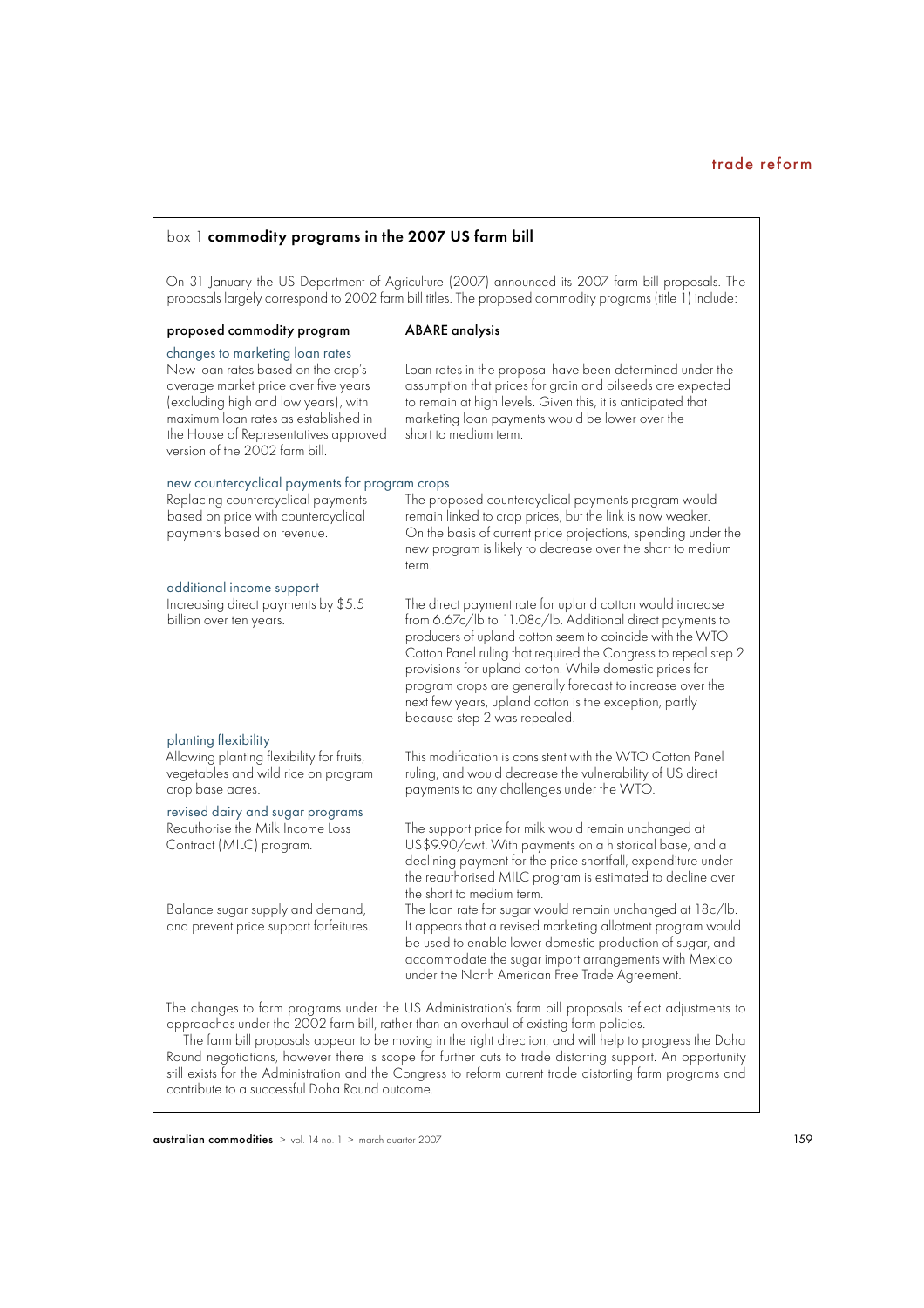#### suspension of the Doha Round

In suspending the Doha Round on 24 July 2006, WTO Director-General Pascal Lamy urged WTO member countries to take 'time out to review the situation, time out to examine the available options and time out to review positions'. The progress made on the various elements of the negotiating agenda up to July 2006, including the key outcomes of the Hong Kong ministerial meeting in December 2005, was put on hold, pending the resumption of the multilateral trade talks when the negotiating environment was appropriate (WTO 2006a).

On 16 November 2006, the Director-General convened a meeting of the Trade Negotiations Committee in Geneva to propose the resumption of work 'across all areas of the negotiations' (WTO 2006b). On 14 December 2006, he reported to the General Council in Geneva and stressed the need to 'maintain the rhythm of the informal work in order to exploit the window of opportunity that remains in the first quarter of 2007' (WTO 2006c).

The Director-General resumed negotiations 'fully across the board' on 7 February 2007. 'Political conditions are now more favourable for the conclusion of the Round than they have been for a long time. Political leaders around the world clearly want to get fully back to business, although we in turn need their continuing commitment', he added (WTO 2007).

#### reform ambitions of major players need to aim higher

It is essential that the major players in the multilateral trade negotiations move to break the current impasse, and return to the negotiating table with improved offers. The European Union and developing countries have to accept high cuts to agricultural tariffs, and the United States needs to do more by way of both increased cuts and meaningful disciplines on agricultural subsidies.

With consideration of a new US farm bill scheduled for 2007, there is an opportunity for the United States to reform its farm policies (Bertini et al. 2006; Thompson 2005). A new farm bill could potentially be shaped to improve the overall welfare of the US farm sector and generate gains for others (Nair et al. 2005; McDonald et al. 2006) — see box 1 for preliminary analysis of the 2007 US farm bill proposals. However, it is unlikely that the Doha Round negotiations could be finalised within the term of the current US Trade Promotion Authority, which is scheduled to expire on 1 July 2007. US trade negotiations may be constrained unless the term of the current authority is renewed or temporarily extended (Congressional Research Service 2006).

#### importance of policy reform

Governments often resist trade liberalisation because of concerns about the ability of some domestic industries to adjust to changing market conditions. This perspective ignores the fact that industry adjustment is a continuous process caused by changes in economic conditions and other circumstances. The adjustment process involves resources shifting between alternative uses in the economy, according to changes in relative returns. When the resources required to produce goods domestically are not located in areas where markets are expanding rapidly, policy interventions such as trade barriers and subsidies allow certain industries to attract resources that would otherwise earn a higher return in other areas of the economy. Trade barriers and subsidies enable these industries to divert resources, distort markets and impose costs on other sectors in the economy. As a result,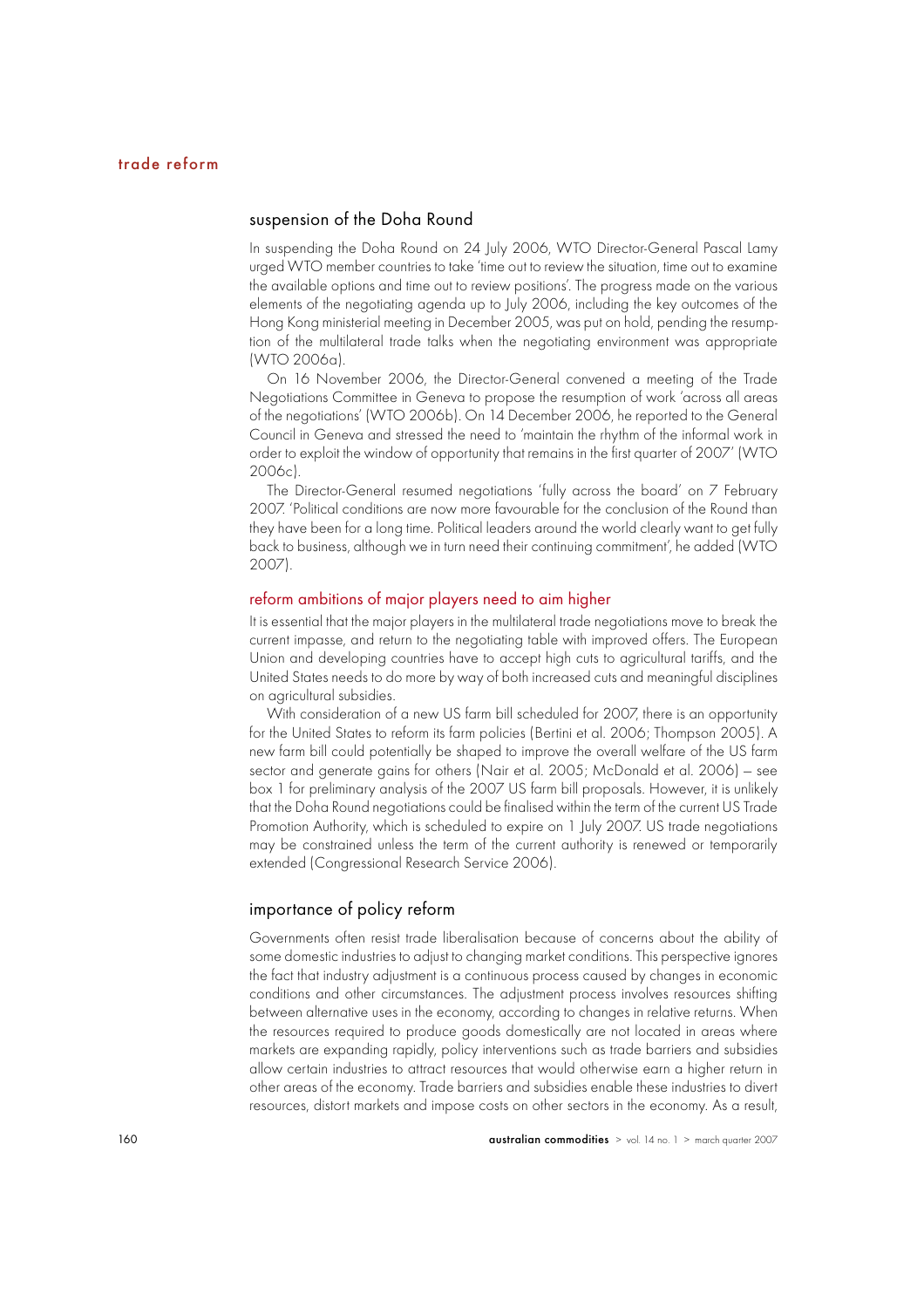global production patterns will not accord with how much of a commodity should be produced, how it is produced, and where it should be produced.

Genuine policy reform improves the allocation of resources, spurs enterprises toward their competitive advantage, and strengthens incentives to respond to market signals and take steps that generate benefits associated with improved industry competitiveness. Managing the transitional adjustment pressures from policy reform is an important issue for many countries, most notably in developing countries that have had limited experience in dealing with the domestic consequences of policy reform; partly because of inadequate governance, infrastructure and institutions. However, it is the case that open economies grow faster and are more dynamic. To delay opening up would only serve to attenuate or dilute the process of change, and prolong the period of time during which domestic industries face less competition from imports. This approach to policy reform is likely to perpetuate slow income growth and inhibit economic development.

Adjustment is a necessary aspect of the long term performance of industries, and the benefits from policy reform can only be obtained if industry adjustment is allowed to occur after reforms are implemented. The advantage of allowing world market prices to facilitate and guide the adjustment process is that it encourages producers to assess future prospects, consider options for change, and take appropriate action. Their response will be to alter production decisions, generate enterprise restructuring and diversification, or switch to activities in other sectors.

Policy reform can lead to positive industry adjustment. This is evident in countries that have undergone agriculture sector deregulation and industry restructuring, namely New Zealand and Australia. Consequently, the agricultural adjustment experiences of New Zealand's agriculture sector and Australia's dairy industry may provide some useful insights into the future policy reform direction for agricultural industries that are recipients of protection and subsidies.

#### benefits of global agricultural trade liberalisation

The global agriculture sector has retained more resources than would otherwise have prevailed in the absence of high rates of assistance, primarily because trade barriers and subsidies for agriculture tend to be higher than assistance provided to other sectors. As such, agricultural trade liberalisation presents the greatest potential for realising the economic benefits from opening up markets for merchandise products.

Additional benefits are likely to flow from liberalising barriers to trade in other merchandise products, typically manufactured goods. Nonagricultural market access (NAMA) liberalisation has an important role in partially offsetting losses borne in regions dependent on low international food prices or preferential access to agricultural markets. Agricultural trade liberalisation, in conjunction with NAMA liberalisation, would offer significant scope for many rural workers in developing countries to take up employment opportunities in labour intensive manufacturing activities.

WTO member countries, including Australia, stand to gain significantly from liberalising alobal merchandise trade. This is reflected in the estimated potential benefits from such an outcome. Two illustrative scenarios are analysed, with the aim of providing broad insights into the prospective changes in agricultural trade, and highlighting the scope for expansion in Australia's exports of key agricultural commodities, and the gross value of agricultural production.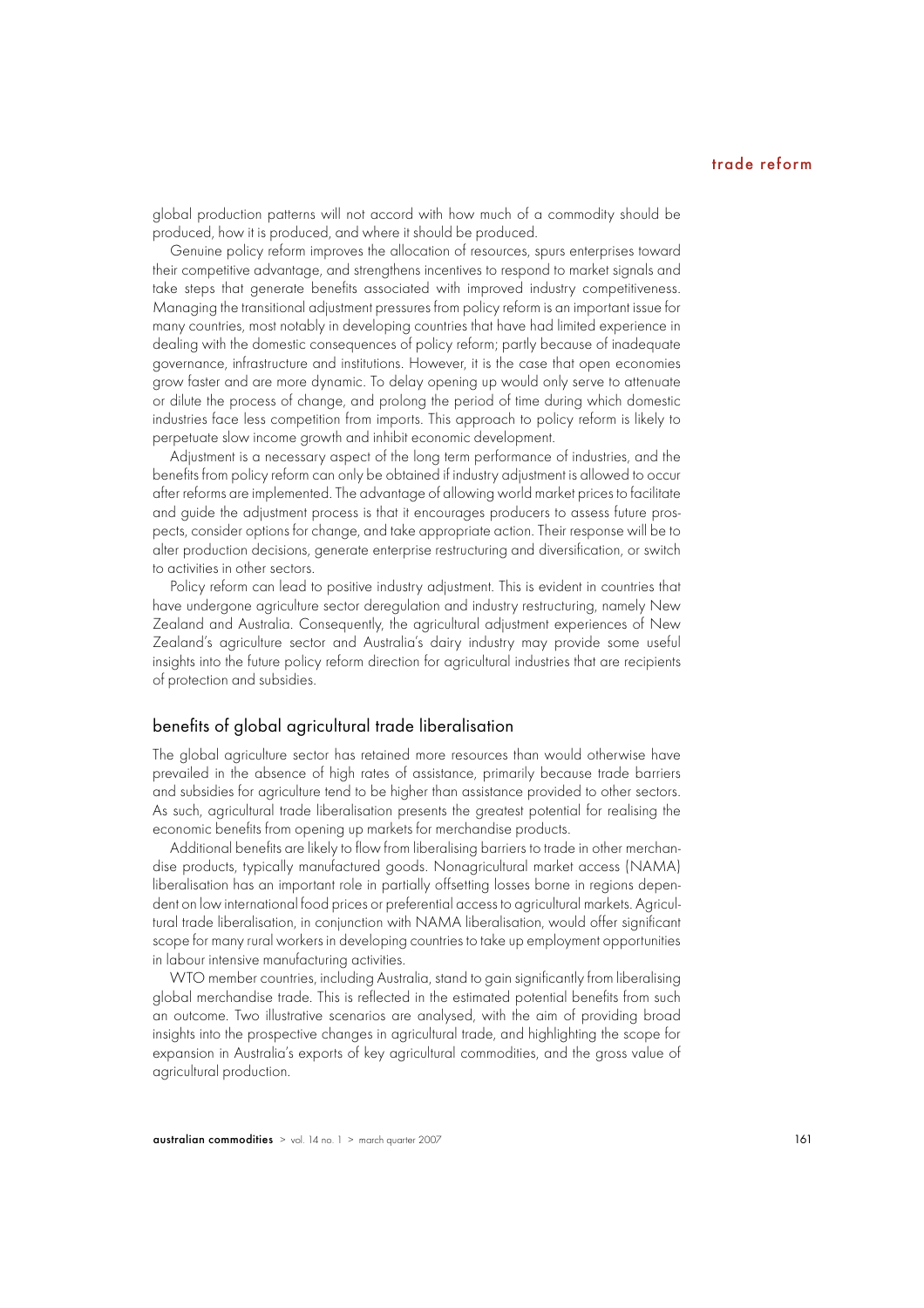#### description of illustrative trade reform scenarios

In the two scenarios described in table 1, it is assumed that the specified illustrative merchandise trade reform will be gradually implemented over a five year period, for both developed and developing countries, commencing in 2007.

Scenario 1 aims to provide insights into the maximum potential benefits of merchandise trade reform. Scenario 2 demonstrates that a 50 per cent cut is unlikely to guarantee substantial trade expansion. Trade negotiations under the WTO are based on reductions to bound tariffs and subsidies (maximum levels that member countries agree not to exceed). Actual applied levels cannot exceed the bound levels. This distinction between bound and applied levels is crucial to analysing trade policy reform, because many countries maintain applied tariffs and subsidies — for key agricultural industries — beneath the bound levels that they commit to under the WTO.

#### key scenario assumptions

|                          | scenario 1 scenario 2 |             |
|--------------------------|-----------------------|-------------|
| agriculture sector       |                       |             |
| tariffs                  |                       |             |
| - applied                | eliminate             |             |
| $-$ hound                |                       | 50% cut     |
| trade distorting support |                       |             |
| - applied                | eliminate             |             |
| $-$ bound                |                       | $.50\%$ cut |
| export subsidies         |                       |             |
| - applied                | eliminate             |             |
| $-$ bound                |                       | 50% cut     |
| nonagricultural sector   |                       |             |
| tariffs                  |                       |             |
| - applied                | eliminate             |             |
| - bound                  |                       | 50% cut     |

#### $f$ ig  $\mathsf C$  change in agricultural exports, 2020



The extent of trade reform under scenario 2 depends on the depth of the cut to scheduled bindings, and whether such reductions lower applied tariffs and subsidies. When reform is undertaken in scenario 2, applied tariffs and subsidies would only be lowered when reductions in bindings eliminate the gap between bound and applied levels, otherwise known as 'binding overhang'. In these cases, applied tariffs and subsidies would be reduced to the level of the new bindings. Conversely, negotiated cuts that do not remove the 'binding overhang' will not allow additional trade to occur.

#### quantitative analysis of scenarios

ABARE's global trade and environment model (GTEM) is used to analyse the two scenarios. GTEM is a dynamic computable general equilibrium model of the world economy and is based on the GTAP version 6 database (Global Trade Analysis Project model). It captures intersectoral effects and links regions through trade and investment, making it a suitable tool to analyse the effects of trade reform. Detailed information on GTEM is available on ABARE's website (www.abareconomics.com).

The GTEM simulation results are expressed, unless otherwise stated, as deviations from the corresponding levels in the 'reference case', where current policies are maintained. Simulation results are reported for 2020. Additionally, in reporting the simulation results, values are expressed in 2006 US dollars.

#### simulation results

The estimated changes in agricultural exports under each of the scenarios, relative to the reference case, are shown in figure C.

162 australian commodities > vol. 14 no. 1 > march quarter 2007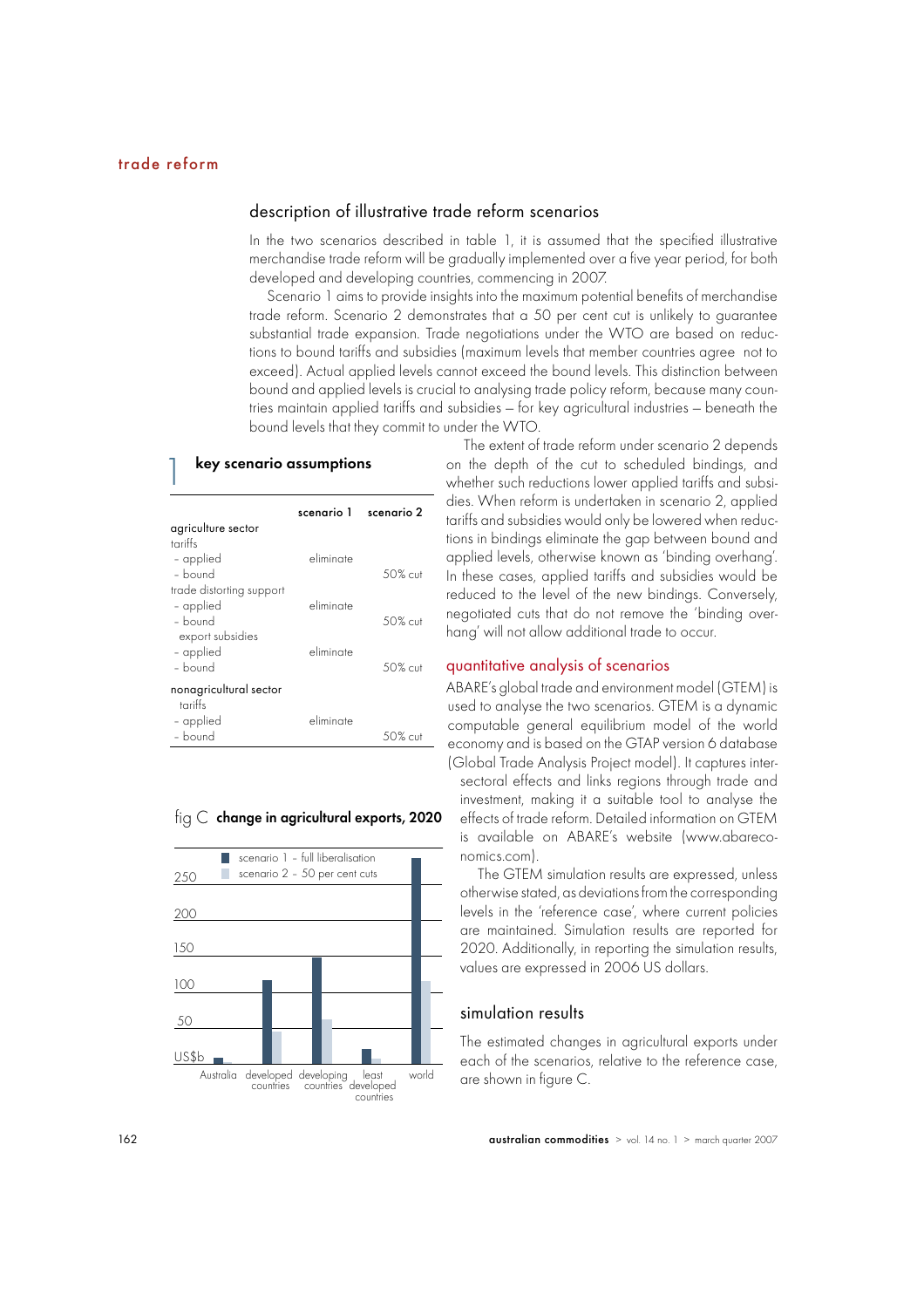#### scenario 1 – multilateral merchandise trade liberalisation

In this scenario, Australian agricultural exports are estimated to expand by US\$9 billion in 2020, relative to the reference case (figure C). In addition, world agricultural trade is estimated to increase by US\$286 billion in 2020, relative to the reference case. Nearly 60 per cent of this total gain would accrue to developing countries. Agricultural exports from Brazil and Argentina together are estimated to account for an eighth of the total gain. Together, agricultural exports from the United States and Canada account for nearly half of the estimated rise in total agricultural exports from developed countries.

#### scenario 2 – multilateral cuts to bound merchandise tariffs and subsidies

When bound merchandise tariffs and subsidies are cut by 50 per cent, it is estimated that Australian agricultural exports would rise by just US\$3 billion in 2020, relative to the reference case (figure C). For the world overall, the estimated expansion in agricultural exports is only US\$115 billion in 2020, relative to the reference case. That is, the potential benefits attainable under scenario 2 are estimated to be less than half of the benefits under scenario 1 where barriers to merchandise trade are eliminated globally. This can be attributed to the presence of 'binding overhang' that results in minimal cuts to applied tariffs and subsidies.

#### benefits of adding nonagricultural trade liberalisation to reform package

» Extending trade liberalisation to the nonagricultural sector (excluding the services sector) would provide for flow-on benefits to the agriculture sector. In fact, with wider coverage of sectors in trade liberalisation, the estimated resulting increase in global

agricultural trade (US\$286 billion) would be 12 per cent greater than the expansion under agricultural trade liberalisation alone (US\$255 billion) (table 2).

» Liberalisation of agricultural tariffs and subsidies with full merchandise trade liberalisation would yield an estimated 24 per cent of the US\$1.17 trillion boost to world merchandise exports (table 2). This is significant, given that the share of agricultural products in world merchandise exports is currently less than 9 per cent.

#### change in exports with trade liberalisation, 2020

|                                                                 |       | agricultural merchandise |
|-----------------------------------------------------------------|-------|--------------------------|
|                                                                 | US\$b | US\$b                    |
| agricultural trade<br>liberalisation alone<br>merchandise trade | 255   | ne                       |
| liberalisation                                                  | 286   | 1 171                    |
| ne Not estimated.                                               |       |                          |

#### benefits for major Australian agricultural industries

#### change in agricultural exports

Most of the estimated expansion in the value of Australian agricultural exports occurs in industries such as dairy products, beef, sugar and wheat. The estimated effects on major Australian agricultural exports under each of the scenarios, relative to the reference case, are shown in figure D.

The dairy industry is expected to experience the largest increase in exports. Under scenario 1, the value of dairy exports is estimated to expand by 39 per cent in 2020, relative to the reference case. Scenario 2 generates a smaller change in trade, increasing the value of exports by 15 per cent in 2020, relative to the reference case (figure D).

Global merchandise trade liberalisation in scenario 1 would also contribute to increased exports of beef, with the estimated expansion in the value of trade being 34 per cent in 2020, relative to the reference case. Under scenario 2, the value of beef exports rises by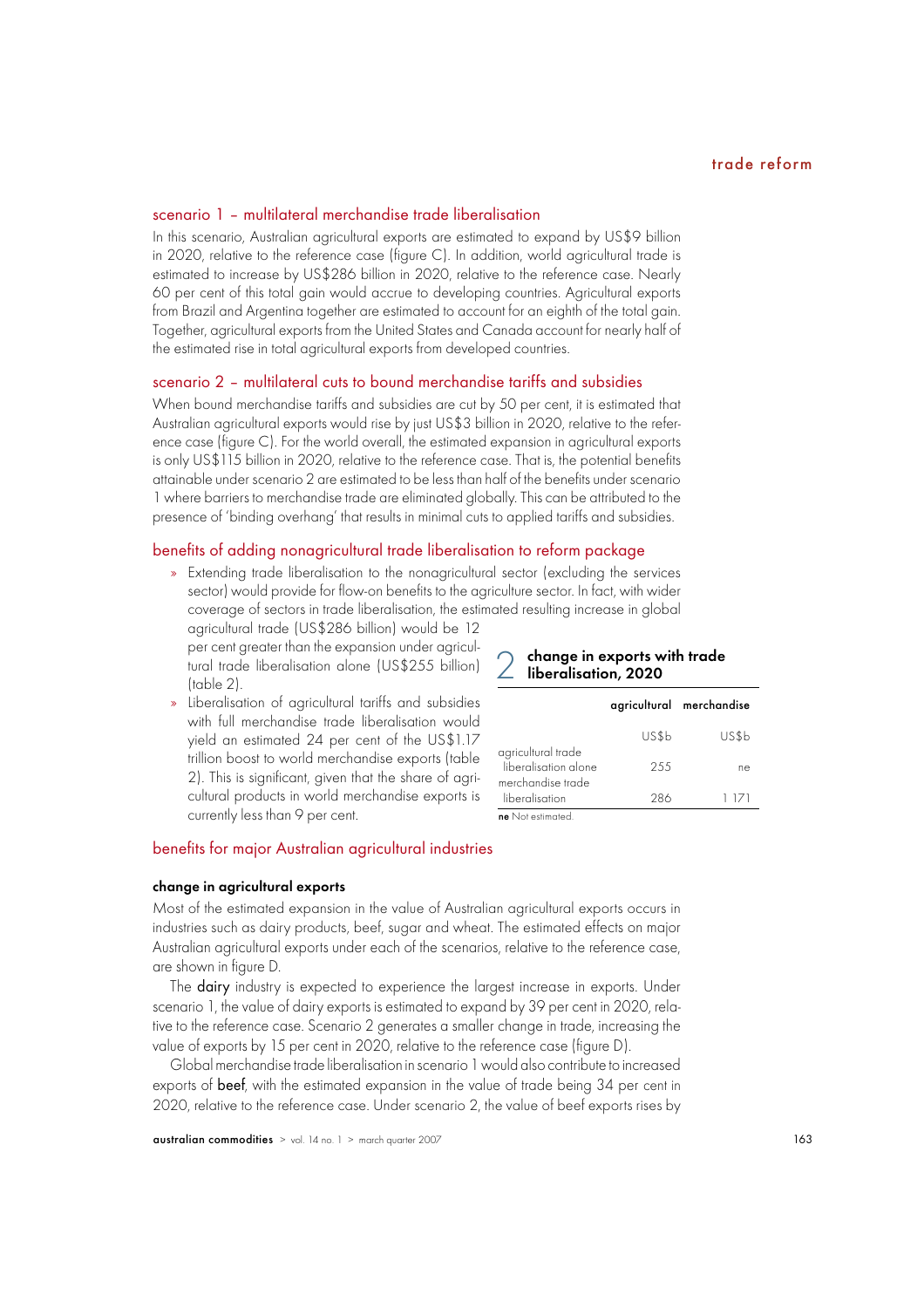

14 per cent in 2020, relative to the reference case (figure D).

Similarly, comprehensive merchandise trade reform would boost the value of sugar and wheat exports by around 35 per cent and 6 per cent in 2020 respectively, relative to the reference case. On the other hand, the expansion in the value of exports under scenario 2 is much more muted — estimated to be 13 per cent and 2 per cent in 2020 respectively, relative to the reference case (figure D).

While the value of Australian exports of dairy products, beef, sugar and wheat is estimated to increase under both scenarios, the boost to exports under scenario 2 is less than half of the expansion in exports under scenario 1, because of the tariff 'binding overhang' in several key markets for major Australian agricultural exports (figure E).

#### tariff 'binding overhang' in some of Australia's markets

India accounts for 14 per cent of world sugar consumption and has an applied tariff on sugar of 60 per cent. However, the scope for additional trade in sugar is limited because India has a bound tariff of 150 per cent. This tariff would need to be reduced by over 60 per cent before there was any growth in Indian sugar imports.

China has a bound tariff on wheat of 65 per cent, and an import tariff quota with an in-quota tariff of 1 per cent. China's imports of wheat under the tariff quota are well within the specified limit because quota administration regulations allow state trading enterprises to control 90 per cent of the quota. Hence, a cut to China's bound tariff on wheat would need to be accompanied by reform of tariff quota administration.

Increased consumption of cheddar cheese, butter and milk powder in ASEAN member countries is expected to be a driver of future export potential for Australian dairy prod-



#### $\mathop{\sf fig} \mathrel{\mathsf{E}}$  tariff 'binding overhang' in some of Australia's key markets

ucts. The ASEAN trade weighted bound tariff on dairy products is 30 per cent, but the trade weighted applied tariff is only 10 per cent. This indicates that sizable cuts to bindings would be required to provide

additional access to the growing ASEAN market.

Japan accounts for only 2 per cent of global beef consumption, but imports nearly 58 per cent of its domestic consumption of beef. The bound tariff on beef is 50 per cent, while the applied tariff is 38.5 per cent (when the 'snapback' safeguard mechanism is not in effect). This means that a bound tariff cut in excess of 23 per cent would be required to expand beef exports from Australia. In recent years, beef import volumes in Japan have declined in response to import bans and food safety concerns associated with discoveries of BSE (bovine spongiform encepha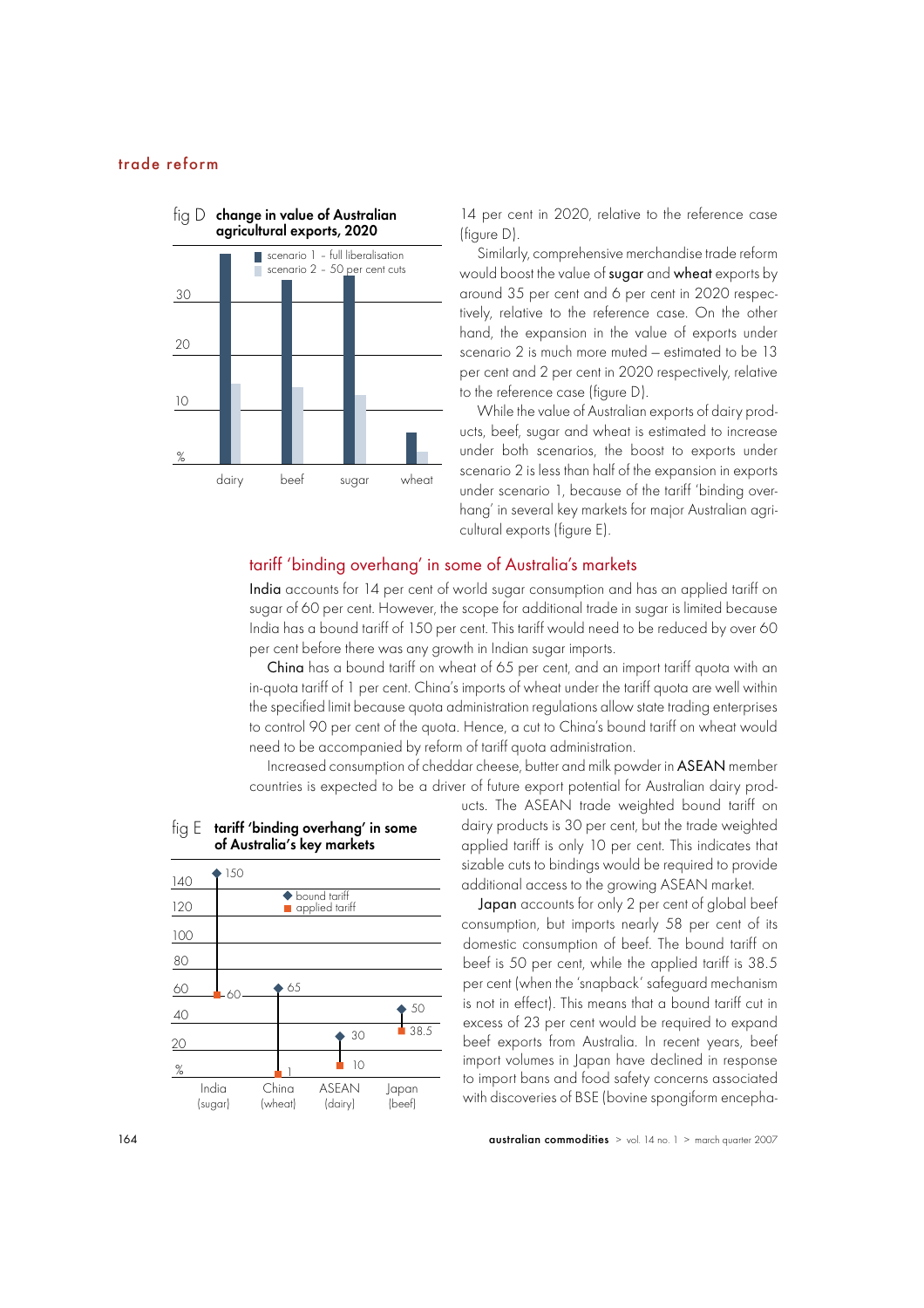lopathy or 'mad cow' disease) in the United States and Canada, and FMD (foot and mouth disease) in south America. If these countries achieve disease-free status, there may be greater potential for increased global trade in beef.

#### change in gross value of agricultural production

Under scenario 1, there is also a substantial increase in the gross value of production of major Australian agricultural industries, such as dairy products, beef, sugar and wheat (figure F).

 In the event of global merchandise trade liberalisation, the gross value of dairy production is estimated to rise by 19 per cent in 2020, of beef by 16 per cent, of sugar by 22 per cent, and of wheat by 6 per cent, relative to the reference case. Under scenario 2, the estimated increase in 2020 is much lower than under the first scenario. Again, this reflects the tariff 'binding overhang'



in several key markets for major Australian agricultural exports. Relative to the reference case, the expansion in the gross value of production is estimated to be 7 per cent for dairy products, 7 per cent for beef, 8 per cent for sugar and 2 per cent for wheat (figure F).

#### concluding remarks

Among a range of policy implications that can be drawn from the simulation results, several are worth highlighting.

- » First, with prospective gains in the order of US\$286 billion at stake, all that remains is for the political will to be found to initiate merchandise trade liberalisation.
- » Second, the analysis suggests that, because of 'binding overhang', the benefits conferred by a negotiated 50 per cent cut to bindings would pale in comparison with the benefits from freeing global merchandise trade.
- Third, the findings support the expectation that developing countries would be among the major beneficiaries of merchandise trade liberalisation - that is, nearly 60 per cent of the total US\$286 billion gain would accrue to developing countries.

It is important to recognise that the analysis is illustrative, and the magnitudes of the benefits realised under the scenarios should be interpreted as only a broad indication of the expected effects of global merchandise trade liberalisation on the agriculture sector. For example, the scenarios do not incorporate changes to tariff quota administration regulations, or any total factor productivity gains associated with domestic and trade policy reforms.